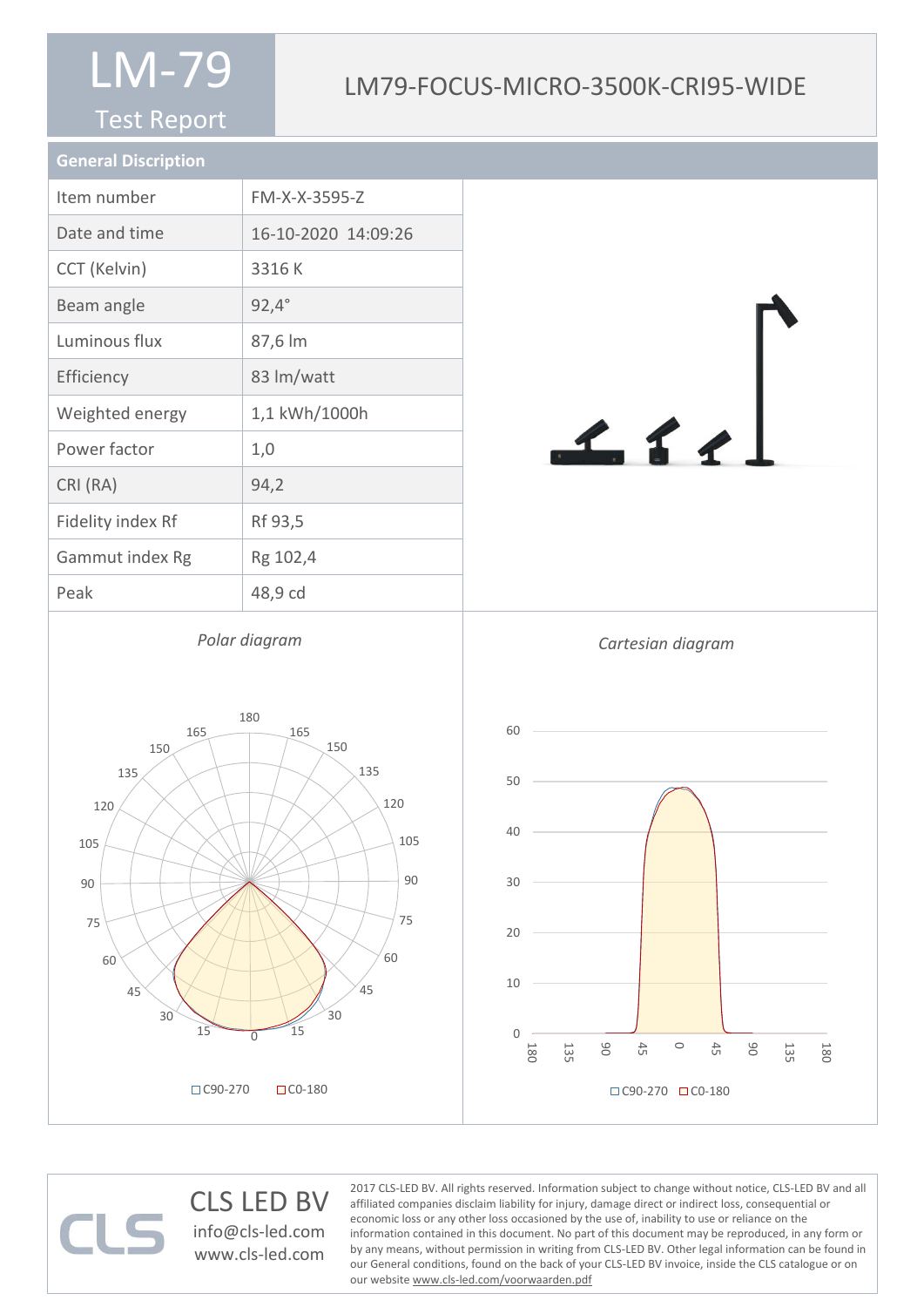#### LM79-FOCUS-MICRO-3500K-CRI95-WIDE

Test Report

|                    | <b>Beam details</b>         |              |                             | 1 <sub>m</sub> |                 |                  | 2m                |                 |                 |  | 3m<br>4m                     |                |             |             | 5m              |                             |                 |             |                |             |
|--------------------|-----------------------------|--------------|-----------------------------|----------------|-----------------|------------------|-------------------|-----------------|-----------------|--|------------------------------|----------------|-------------|-------------|-----------------|-----------------------------|-----------------|-------------|----------------|-------------|
| $Lux*$             |                             |              |                             | 49 lx          |                 |                  | $12 \, \text{lx}$ |                 |                 |  | 5 <i>x</i>                   |                |             | $3 \mid x$  |                 |                             | 2 <sub>x</sub>  |             |                |             |
|                    | *measured at center of beam | $92,4^\circ$ |                             |                |                 |                  |                   |                 |                 |  |                              |                |             |             |                 |                             |                 |             |                |             |
|                    | Footcandles*                |              |                             |                | 4,5 fcd         |                  |                   |                 | $1,1$ fcd       |  | $0,5$ fcd                    |                |             |             |                 | $0,3$ fcd                   |                 | $0,2$ fcd   |                |             |
|                    | <b>Beam width (meter)</b>   |              |                             |                | $2,1$ m         |                  |                   | $4,2 \text{ m}$ |                 |  | 6,3 m                        |                |             |             | $8,3 \text{ m}$ |                             |                 | 10,4 m      |                |             |
|                    | <b>Beam width (Feet)</b>    |              |                             |                | $6,8$ ft        |                  |                   |                 | 13,7 ft         |  |                              | 20,5 ft        |             |             | 27,4 ft         |                             |                 | 34,2 ft     |                |             |
|                    | <b>Beam intensities</b>     |              |                             |                |                 |                  |                   |                 |                 |  |                              |                |             |             |                 |                             |                 |             |                |             |
| 1 <sub>m</sub>     | 2m                          | 3m           | 4m                          | 5m             | 6m              | 7m               | 8m                | 9m              | 10 <sub>m</sub> |  | 11m                          | 12m            | 13m         | 14m         | 15m             | <b>16m</b>                  | 17 <sub>m</sub> | 18m         | 19m            | 20m         |
| 49 <sub>lx</sub>   | 12 <sub>ix</sub>            | $5\text{lx}$ | 3x                          | $2\mathsf{x}$  | $1\text{lx}$    | 1 <sub>x</sub>   | $1\text{lx}$      | $1\text{lx}$    | 0lx             |  | 0lx                          | 0 <sup>1</sup> | 0lx         | 0lx         | 0 <sup>l</sup>  | 0lx                         | 0lx             | 0lx         | 0 <sub>x</sub> | 0lx         |
| $3,3$ ft           | 6,6ft                       | $9,8$ ft     | $13,1$ ft                   | 16,4ft         | 19,7ft          | 23 <sup>ft</sup> | 26,2ft            | 29,5ft          | 32,8ft          |  | 36,1ft                       | 39,4ft         | 42,7ft      | 45,9ft      | 49,2ft          | 52,5ft                      | 55,8ft          | 59,1ft      | 62,3ft         | 65,6ft      |
| 4,5fcd             | $1,1$ fcd                   | $0,5$ fcd    | $0,3$ fcd                   | $0,2$ fcd      | $0,1$ fcd       | $\big $ 0,1fcd   | $0,1$ fcd         | $0,1$ fcd       | Ofcd            |  | <b>Ofcd</b>                  | <b>Ofcd</b>    | <b>Ofcd</b> | <b>Ofcd</b> | 0fcd            | <b>Ofcd</b>                 | Ofcd            | <b>Ofcd</b> | <b>Ofcd</b>    | <b>Ofcd</b> |
|                    |                             |              | Intensities in 0° c-plane   |                |                 |                  |                   |                 |                 |  |                              |                |             |             |                 |                             |                 |             |                |             |
| $0^{\circ}$        | $5^{\circ}$                 | $10^{\circ}$ | 15°                         | $20^{\circ}$   | 25°             | $30^\circ$       | 35°               | $40^{\circ}$    | $45^{\circ}$    |  | $50^\circ$                   | $55^\circ$     | $60^\circ$  | $65^\circ$  | $70^\circ$      | $75^\circ$                  | $80^\circ$      | $85^\circ$  | $90^\circ$     | 95°         |
| 48,7               | 48,6                        | 48,1         | 47,6                        | 46,7           | 45,5            | 43,6             | 41,5              | 38,9            | 29,3            |  | 7,9                          | 0,4            | 0,1         | 0,1         | 0,1             | 0,1                         | 0,1             | 0,1         | 0,1            | 0,0         |
| 100%               | 100%                        | 99%          | 98%                         | 96%            | 93%             | 89%              | 85%               | 80%             | 60%             |  | 16%                          | 1%             | 0%          | 0%          | 0%              | 0%                          | 0%              | 0%          | 0%             | 0%          |
|                    |                             |              | Intensities in 90° c-plane  |                |                 |                  |                   |                 |                 |  |                              |                |             |             |                 |                             |                 |             |                |             |
| $0^{\circ}$        | $5^{\circ}$                 | $10^{\circ}$ | $15^{\circ}$                | $20^{\circ}$   | $25^{\circ}$    | $30^\circ$       | $35^\circ$        | $40^{\circ}$    | $45^{\circ}$    |  | $50^\circ$                   | $55^{\circ}$   | $60^\circ$  | $65^\circ$  | $70^{\circ}$    | $75^{\circ}$                | $80^\circ$      | $85^\circ$  | $90^\circ$     | $95^\circ$  |
| 48,7               | 48,7                        | 48,8         | 48,5                        | 47,8           | 46,4            | 44,6             | 41,8              | 38,3            | 29,2            |  | 8,2                          | 0,5            | 0,2         | 0,1         | 0,1             | 0,1                         | 0,1             | 0,1         | 0,1            | 0,0         |
| 100%               | 100%                        | 100%         | 100%                        | 98%            | 95%             | 91%              | 86%               | 79%             | 60%             |  | 17%                          | 1%             | 0%          | $0\%$       | $0\%$           | $0\%$                       | $0\%$           | $0\%$       | 0%             | $0\%$       |
|                    |                             |              | Intensities in 180° c-plane |                |                 |                  |                   |                 |                 |  |                              |                |             |             |                 |                             |                 |             |                |             |
| $0^{\circ}$        | $5^{\circ}$                 | $10^{\circ}$ | $15^{\circ}$                | $20^{\circ}$   | $25^{\circ}$    | $30^\circ$       | $35^{\circ}$      | $40^{\circ}$    | $45^{\circ}$    |  | $50^\circ$                   | $55^{\circ}$   | $60^\circ$  | $65^\circ$  | $70^{\circ}$    | $75^{\circ}$                | $80^\circ$      | $85^\circ$  | $90^{\circ}$   | $95^\circ$  |
| 48,7               | 48,9                        | 48,7         | 48,1                        | 47,0           | 46,0            | 44,3             | 42,1              | 38,9            | 29,3            |  | 7,6                          | 0,5            | 0,2         | 0,1         | 0,1             | 0,1                         | 0,1             | 0,1         | 0,0            | 0,0         |
| 100%               | 100%                        | 100%         | 99%                         | 97%            | 94%             | 91%              | 86%               | 80%             | 60%             |  | 16%                          | 1%             | $0\%$       | $0\%$       | $0\%$           | $0\%$                       | $0\%$           | $0\%$       | $0\%$          | $0\%$       |
|                    |                             |              | Intensities in 270° c-plane |                |                 |                  |                   |                 |                 |  |                              |                |             |             |                 |                             |                 |             |                |             |
| $\mathbb{O}^\circ$ | $5^{\circ}$                 | $10^{\circ}$ | 15°                         | $20^{\circ}$   | $25^\circ$      | $30^\circ$       | $35^\circ$        | $40^{\circ}$    | $45^{\circ}$    |  | $50^\circ$                   | $55^\circ$     | $60^\circ$  | $65^\circ$  | $70^{\circ}$    | 75°                         | $80^\circ$      | $85^\circ$  | $90^\circ$     | 95°         |
| 48,7               | 48,5                        | 48,3         | 47,7                        | 46,8           | 45,6            | 44,4             | 42,2              | 39,4            | 29,5            |  | 8,1                          | 0,5            | 0,1         | 0,1         | 0,1             | 0,1                         | 0,1             | 0,1         | 0,0            | 0,0         |
| 100%               | 99%                         | 99%          | 98%                         | 96%            | 94%             | 91%              | 87%               | 81%             | 61%             |  | 17%                          | 1%             | 0%          | 0%          | 0%              | 0%                          | $0\%$           | 0%          | 0%             | 0%          |
| Beam angle 50%     |                             |              |                             |                | Field angle 10% |                  | Cutoff angle 2,5% |                 |                 |  | Intensity ratio in 120° cone |                |             |             |                 | Intensity ratio in 90° cone |                 |             |                |             |
| $92,4^{\circ}$     |                             |              |                             | $102^\circ$    |                 |                  |                   | $106,2^{\circ}$ |                 |  |                              | 99,7%          |             |             |                 | 89,8%                       |                 |             |                |             |

CLS LED BV  $\Box$ info@cls-led.com www.cls-led.com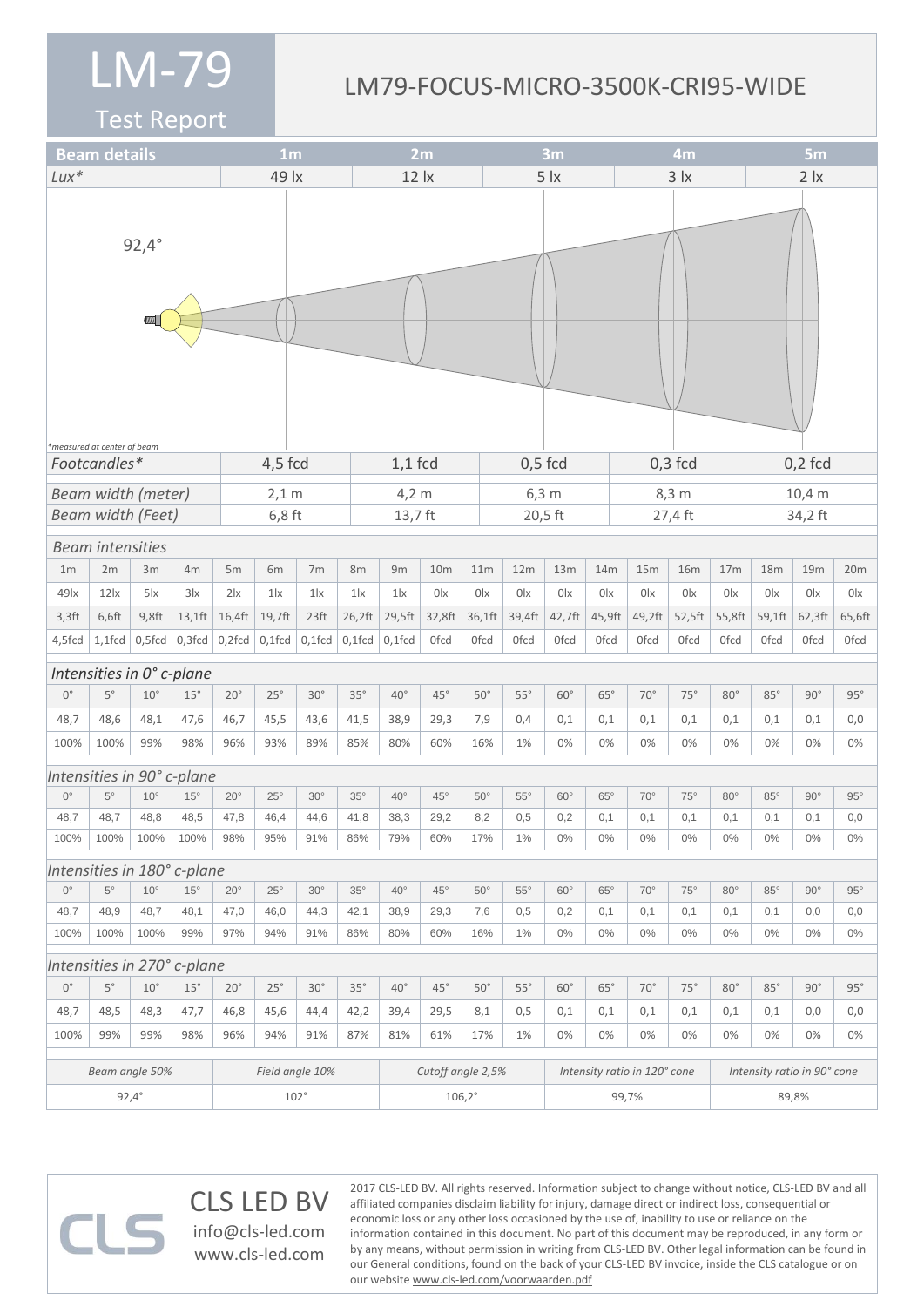### Test Report

#### LM79-FOCUS-MICRO-3500K-CRI95-WIDE

**Color details**



CLS LED BV info@cls-led.com www.cls-led.com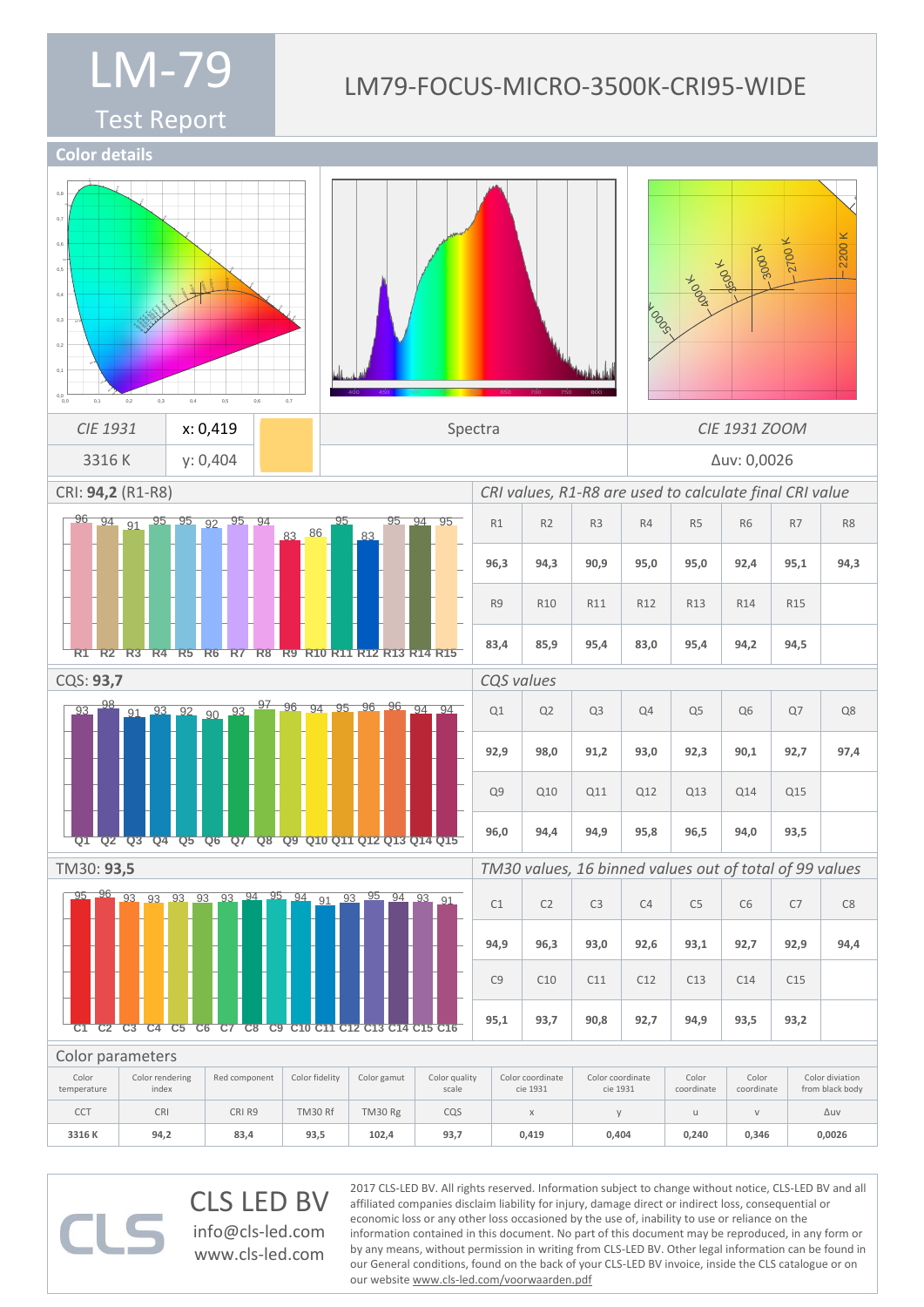Test Report

#### LM79-FOCUS-MICRO-3500K-CRI95-WIDE

**TM30 details**



CLS LED BV info@cls-led.com www.cls-led.com